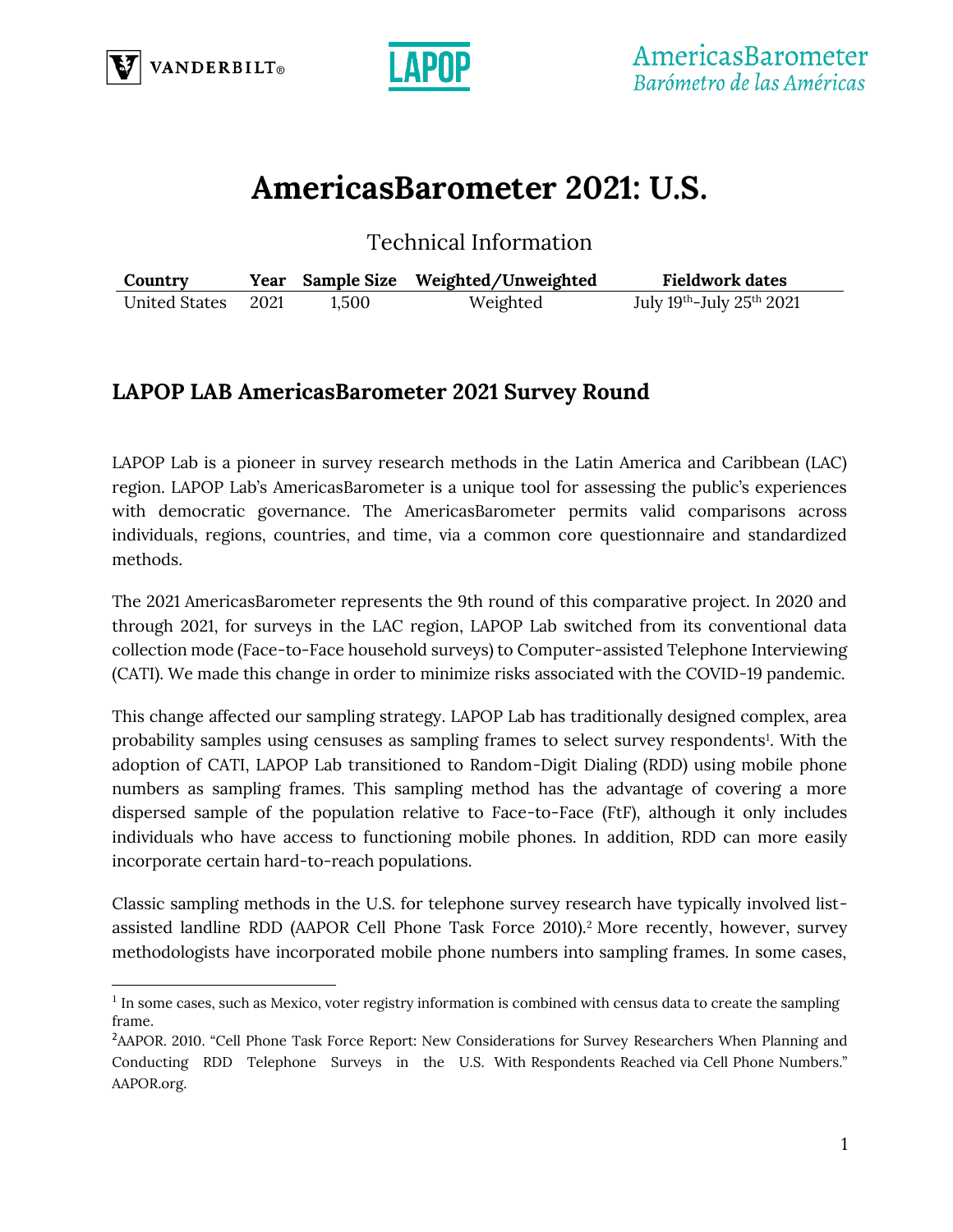such as the U.S., dual sampling frames that include landline and mobile phone numbers are considered best practice in CATI studies. While this has been the case in the U.S., there is comparatively lower landline coverage in the LAC region. Data from the AmericasBarometer show that from 2004 to 2018/19, landline coverage in LAC households declined from 42 to 28%. In contrast, mobile phone coverage increased from 33 to 90% in the same period.

A World Bank report<sup>3</sup> corroborates the high rate of mobile phone penetration found in the AmericasBarometer. The report shows that as early as 2012, nearly 98% of the region's population had access to mobile phones, and 84% of LAC households had a subscription with some type of mobile service. A more recent report by the International Telecommunication Union (UTI) shows that in 2018, mobile penetration reached 104% in Latin America, just below East and Central Europe, where this metric reaches 154%, and Western Europe, where it reaches 129%. After a cost/benefit analysis, LAPOP Lab determined that using a single frame of mobile phone numbers is relatively more efficient than using dual frames.<sup>4</sup>

With the exception of the U.S. and Canada AmericasBarometer surveys (that are carried out through self-administered online surveys), LAPOP Lab carried out single frame mobile phone interviews in partnership with local survey firms throughout the Americas. All data in the LAC region were collected with SurveyToGo© (STG), a data collection and management software that runs on Windows, and Android and iOS tablets and phones. Survey firms utilized predictive, automatic, or manual dialing systems to make the calls. For quality control purposes, firms recorded and stored in a secured cloud domain the audio of the 100% of the interviews.5,6 In the 2021 AmericasBarometer, LAPOP Lab has continued a tradition of innovation, with improvements in monitoring interview quality on a daily basis during the course of fieldwork.<sup>7</sup>

The target sample size for LAC region countries in the 2021 AmericasBarometer was 3,000 interviews with an overall length of about 25 minutes. To achieve this goal the questionnaire was a split-design, with approximately half the respondents randomly assigned to "Core A" and about half randomly assigned to "Core B". Users are advised to consult the questionnaires for more information. Variables names starting with CA and CB in the questionnaire refers to Core A and Core B respectively. Also, each dataset contains a variable called "*core\_a\_core\_b*" that distinguish questions included in each core.

<sup>3</sup> World Bank. 2012. Information and Communications for Development 2012: Maximizing Mobile. Washington, DC: World Bank. DOI: 10.1596/978-0-8213-8991-1; website: http://www.worldbank.org/ict/IC4D2012.

<sup>4</sup> For more information, see "Sampling in the 2021 Round of the AmericasBarometer: Transitioning from Face-toface to Telephone Sample Design." (forthcoming)

<sup>5</sup> LAPOP Lab does not make available any direct identifiers. During datasets processing, LAPOP Lab ensures anonymity and minimizes the risk of breaches of confidentiality.

<sup>6</sup> Due to the increasingly sensitive situation in Nicaragua, LAPOP lab decided not to record the interviews in that country in order to offer survey participants an additional layer of privacy.

<sup>7</sup> For more information about quality control, see https://www.vanderbilt.edu/lapop/insights/IMN008en.pdf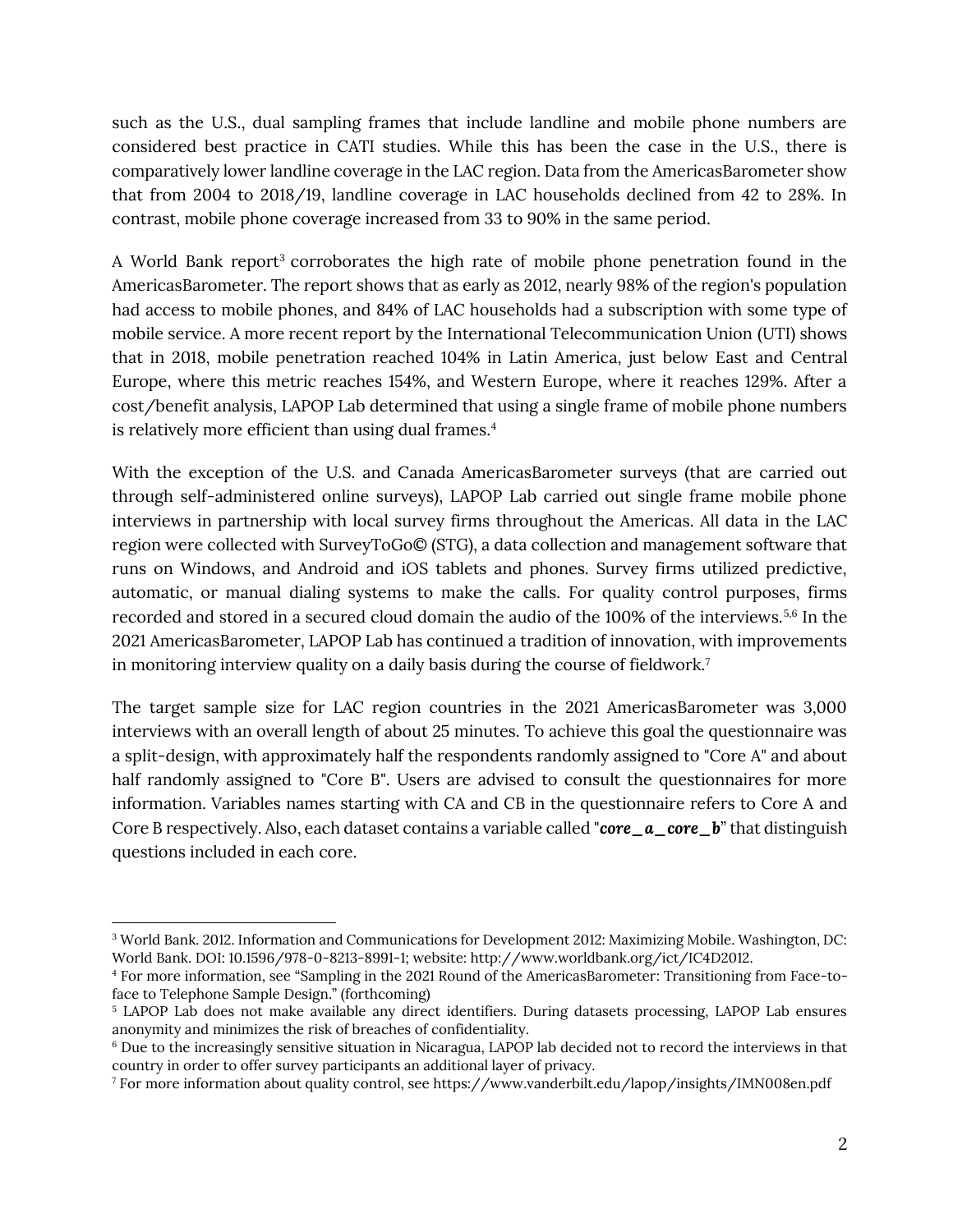For the 2021 AmericasBarometer, LAPOP Lab collected data in 22 countries in the Americas, from January to August 2021. All country datasets and reports available for download for free at [www.LapopSurveys.org.](http://www.lapopsurveys.org/)

#### **2021 AmericasBarometer: United States**

This survey was carried out between July  $19<sup>th</sup>$  and July  $25<sup>th</sup>$  of 2021, as part of LAPOP's AmericasBarometer 2021 wave of surveys. It is a follow up to the national surveys of 2006, 2008, 2010, 2012, 2014, 2017 and 2018/19 carried out by the Latin America Public Opinion Project (LAPOP). The 2021 survey fieldwork was carried out by YouGov on behalf of LAPOP. Key funding came from the Vanderbilt University and the National Science Foundation.

Questionnaire pretesting took place between July 10<sup>th</sup> and July 14<sup>th</sup>, 2021. Survey questionnaire was programmed in Spanish and English. A full copy of the 2021 AmericasBarometer United States questionnaire can be found at LAPOP's website at [www.LapopSurveys.org.](http://www.lapopsurveys.org/)

The best practice known to do a probability-based web survey is a technique called "sample matching" described by Rivers (2011): a target is selected from the sampling frame (e.g. a national census) using a random sampling of some type. Then the closest match in the pool of available respondents (i.e. the panel) is chosen for surveying. This matching is performed using propensity score to measure the similarity between pairs of respondents. The resulting sampling distribution is similar to that of simple random sampling from the population if the pool is sufficiently large and diverse.

YouGov Polimetrix United States interviewed 1,811 respondents who were then matched down to a sample of 1,500 to produce the final dataset. The respondents were matched to a sampling frame on gender, age, race, and education. The frame was constructed by stratified sampling from the full 2019 American Community Survey (ACS) one-year sample with selection within strata by weighted sampling with replacements (using the person weights on the public use file).

Sample matching starts with an enumeration of the target population<sup>8</sup>. In the case of LAPOP AmericasBarometer Survey, the target population is adult general population of the United States (18 years and older). The matched cases were weighted to the sampling frame using propensity scores. The matched cases and the frame were combined, and a logistic regression was estimated for inclusion in the frame. The propensity score function included age, gender, race/ethnicity, years of education, and region. The propensity scores were grouped into deciles of the estimated propensity score in the frame and post-stratified according to these deciles. The weights were

<sup>&</sup>lt;sup>8</sup> In other LAPOP surveys, this would be the sampling frame. Unlike conventional sampling, web-based surveys are not drawn from a sampling frame, so it is necessary to define and enumerate the target population as a first step.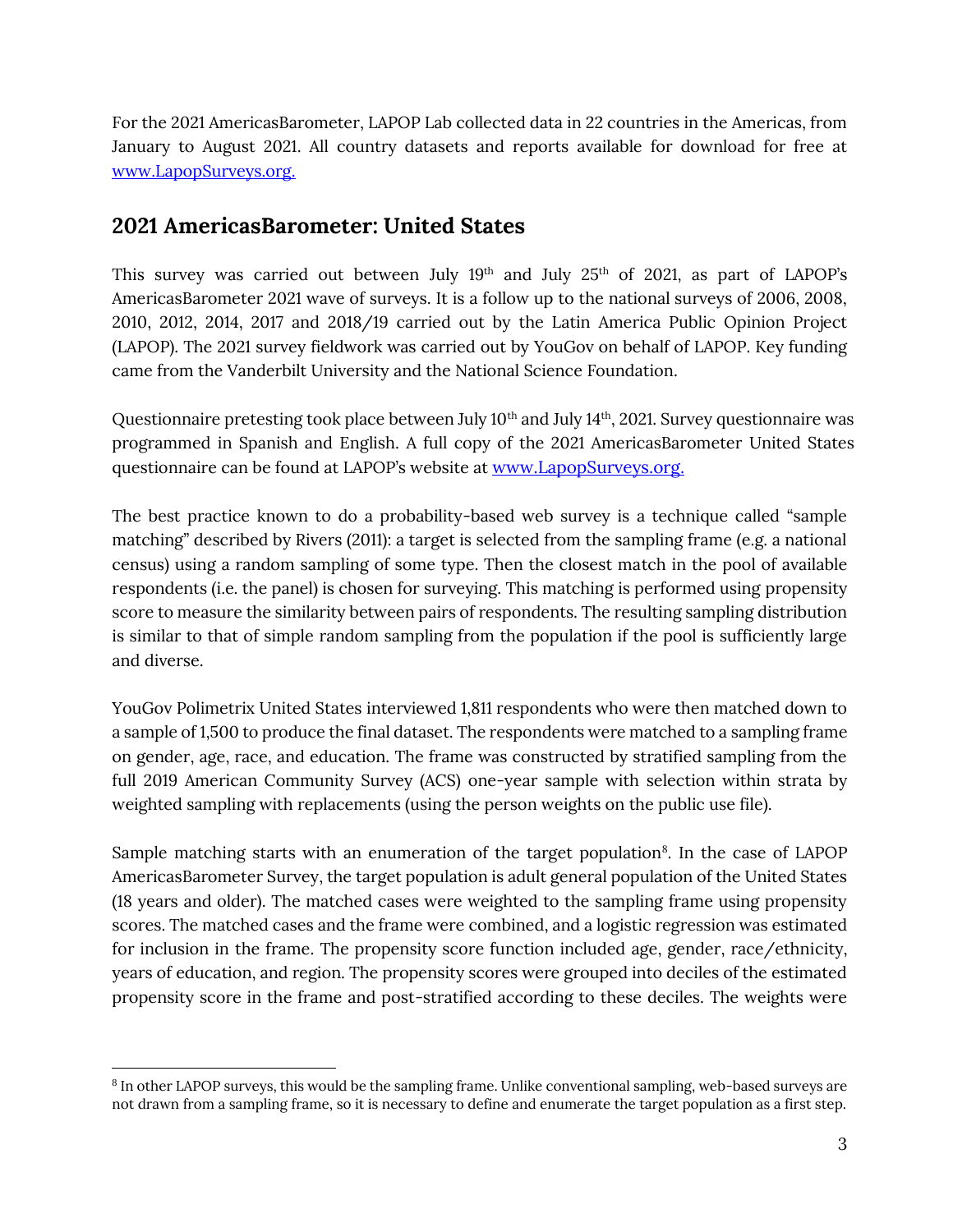then post-stratified on 2016 and 2020 Presidential vote choice, and a four-way stratification of gender, age, race, and education, to produce the final weight.

Table 1 shows the unweighted sample size in each of the four regions (strata) and by demographic characteristics.

|                    | <b>Unweighted Sample Size</b> |
|--------------------|-------------------------------|
| <b>Strata</b>      |                               |
| West               | 354                           |
| Midwest            | 306                           |
| Northeast          | 249                           |
| South              | 591                           |
| Age                |                               |
| $18 - 25$          | 112                           |
| $26 - 35$          | 212                           |
| $36 - 45$          | 312                           |
| $46 - 55$          | 216                           |
| $56 - 65$          | 349                           |
| $66+$              | 299                           |
| Gender             |                               |
| Male               | 665                           |
| Female             | 835                           |
| Race               |                               |
| White              | 1,047                         |
| Black              | 163                           |
| Hispanic or Latino | 149                           |
| Other              | 141                           |
| Total              | 1,500                         |

#### **Table 1: Sample sizes by Strata and demographic characteristics in the 2021 AmericasBarometer Survey in the United States**

Participants were awarded points for completing the survey which they can be redeem for gift cards. The points for the 2021 Americas Barometer survey in the U.S were the equivalent to about US\$1.50.

#### **Quality Control in the United States Dataset**

Participants responses are regularly checked during fieldwork. Interviews in which respondents speed through the survey, skip too many questions in the questionnaire, or give conflicting demographic information based on what we have previously profiled are dropped by Yougov.

#### **Response Rates in the 2021 AB survey in the United States**